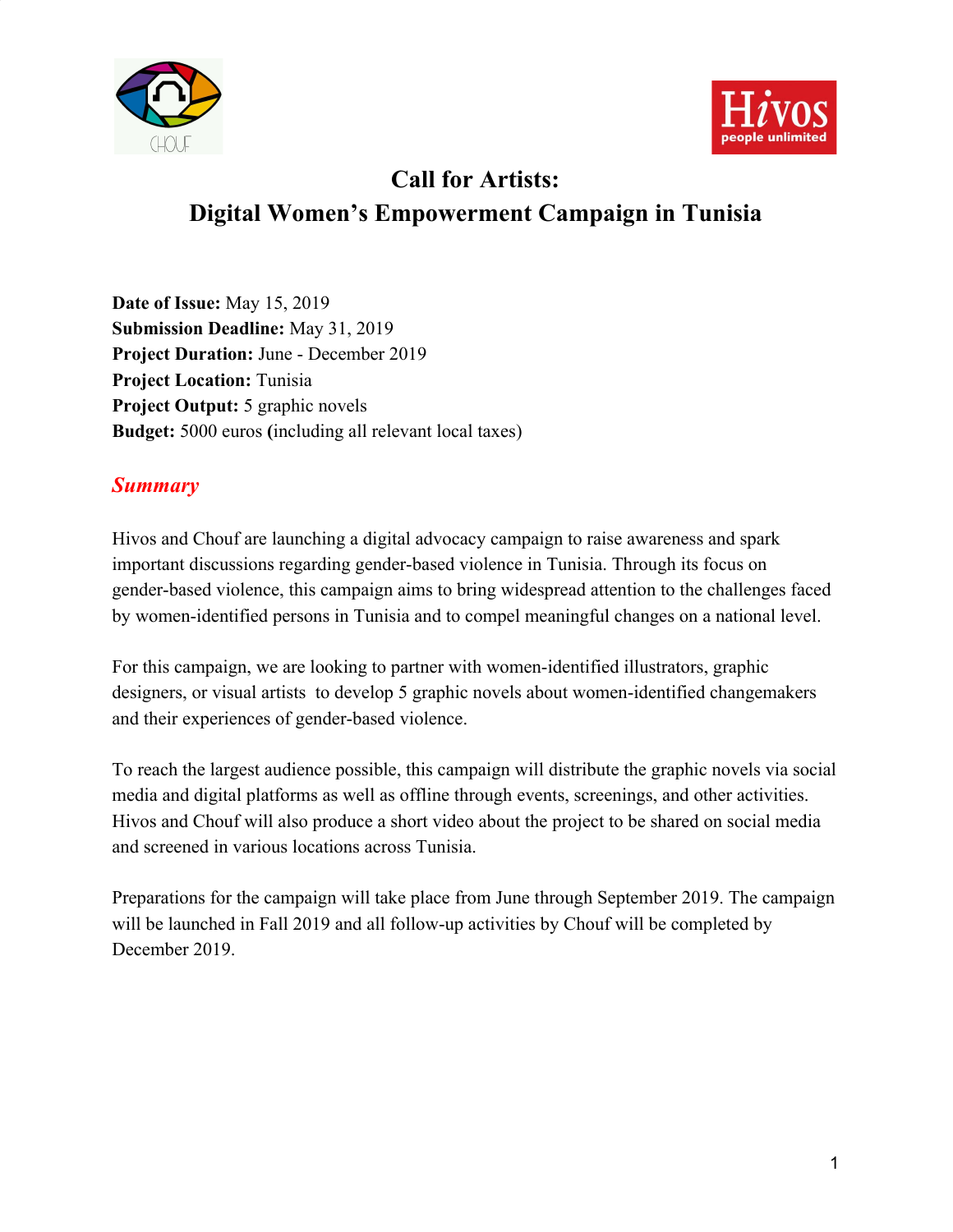



### *What are we looking for?*

For this campaign, Chouf and Hivos will be commissioning individual artists, agencies, or collectives to create 5 graphic novels, each of which tells the story of female-identified Tunisian who has faced gender-based violence.

For this campaign, we hope to work with artists and creatives who think outside of the box and whose work will support the goals and intended impact of the campaign. Equally important, we aim to work with artists whose work will resonate with the intended target audience and spark widespread discussions and debates concerning the campaign topic. Finally, we are looking for individuals and/or organizations/companies who are open to co-creation and collaboration with Chouf and Hivos to develop, implement, and evaluate this campaign.

Eligible applicants profiles include but are not limited to visual artists, illustrators and graphic designers.

The selected illustrator(s) will work work with Chouf for the creative brief as well as with a script writer and animation agency who will produce a short video about the campaign.

### *What has been done so far?*

In March 2019, Hivos published a targeted call for organizations working on gender and women's issues to propose a campaign topic. Based on these applications, Chouf was selected to develop the campaign topic, develop campaign content in collaboration with artists and creatives, and to coordinate the campaign implementation. Chouf will also organize follow-up activities to amplify the campaign's impact, sustain the momentum of the campaign, and advocate for national-level change on the campaign issue.

This campaign is part of a larger Hivos-led initiative to support women-identified frontrunners and changemakers in four target countries: Egypt, Tunisia, Zimbabwe, and Kenya. To do so, Hivos is collaborating with gender organizations and artists/creatives to implement a unique digital advocacy campaign in each of the four target countries which focuses on an urgent issue facing women-identified changemakers.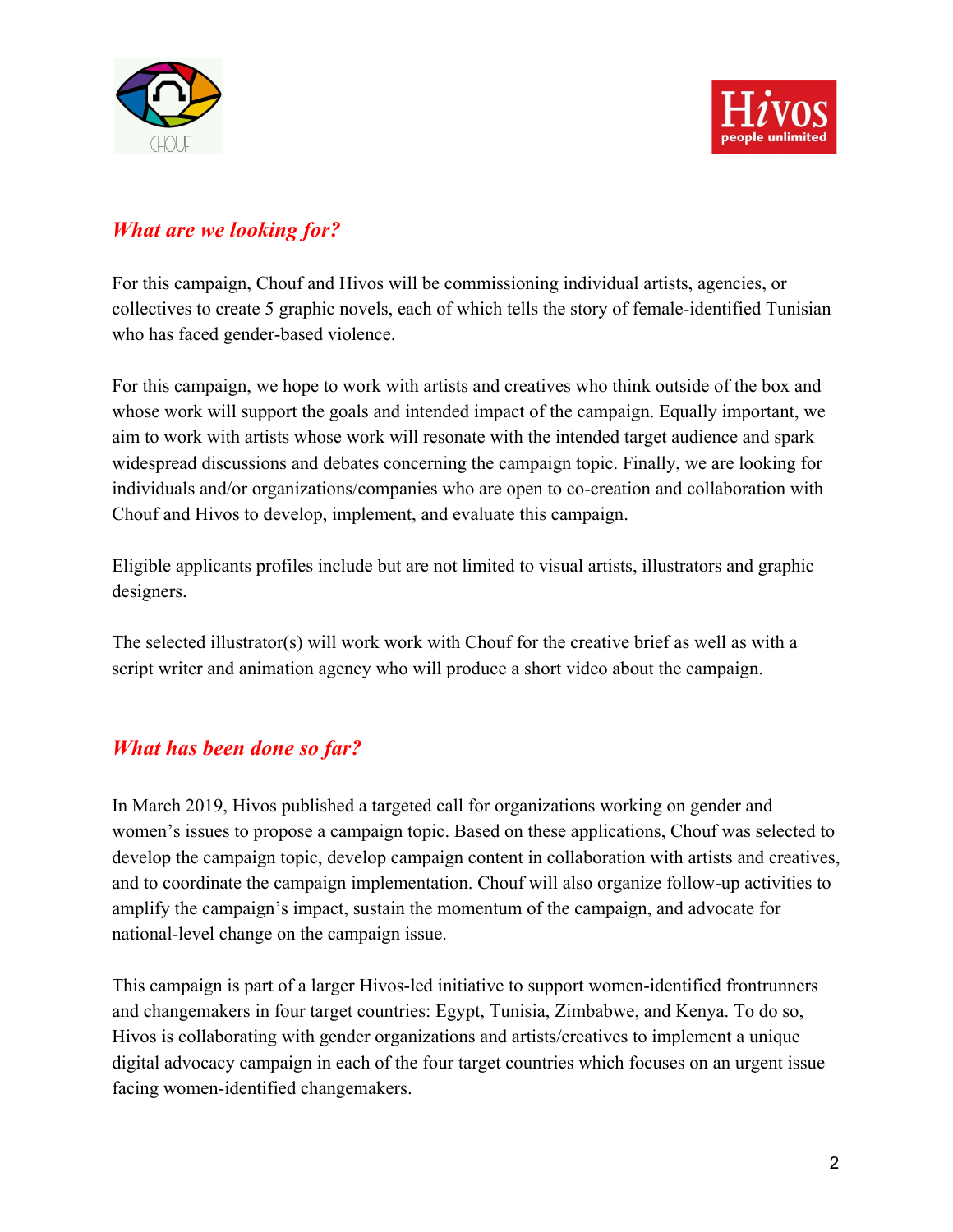



### *Why join this campaign?*

- Contribute to gender equality efforts and support women-identified frontrunners through art and creative content
- Opportunity for collaboration with women's and gender equality organizations in advocacy and awareness raising efforts
- Increased exposure and distribution of your work

# *Project Timeline:*

Call for expressions of interest: May 15-31, 2019 Submission Deadline: May 31, 2019 Selection decision announced: June 10, 2019 Artists and producers retreat: Mid-June Graphic novel production: June - August 2019 Final graphic novels delivered: September 2019 Campaign launch: October 2019 Follow up activities by Chouf: November and December 2019

# *Selection Criteria:*

Hivos invites applications from interested parties which meet the following eligibility:

- Individuals, arts collective, and/or agencies operating in Tunisia
- Registered legal entities OR independent contractors which can sign a contract and receive funds to a bank account in their name
- Capability and knowledge to create engaging, thoughtful content
- Interest and/or past work on gender is favorable but not required
- Openness to collaboration and co-creation with Chouf and Hivos
- Availability during the campaign preparation and implementation period

# *How to Apply:*

**● Expression of Interest:** Please submit a short expression of interest in English, French, or Arabic detailing your interest in developing 5 graphic novels for the upcoming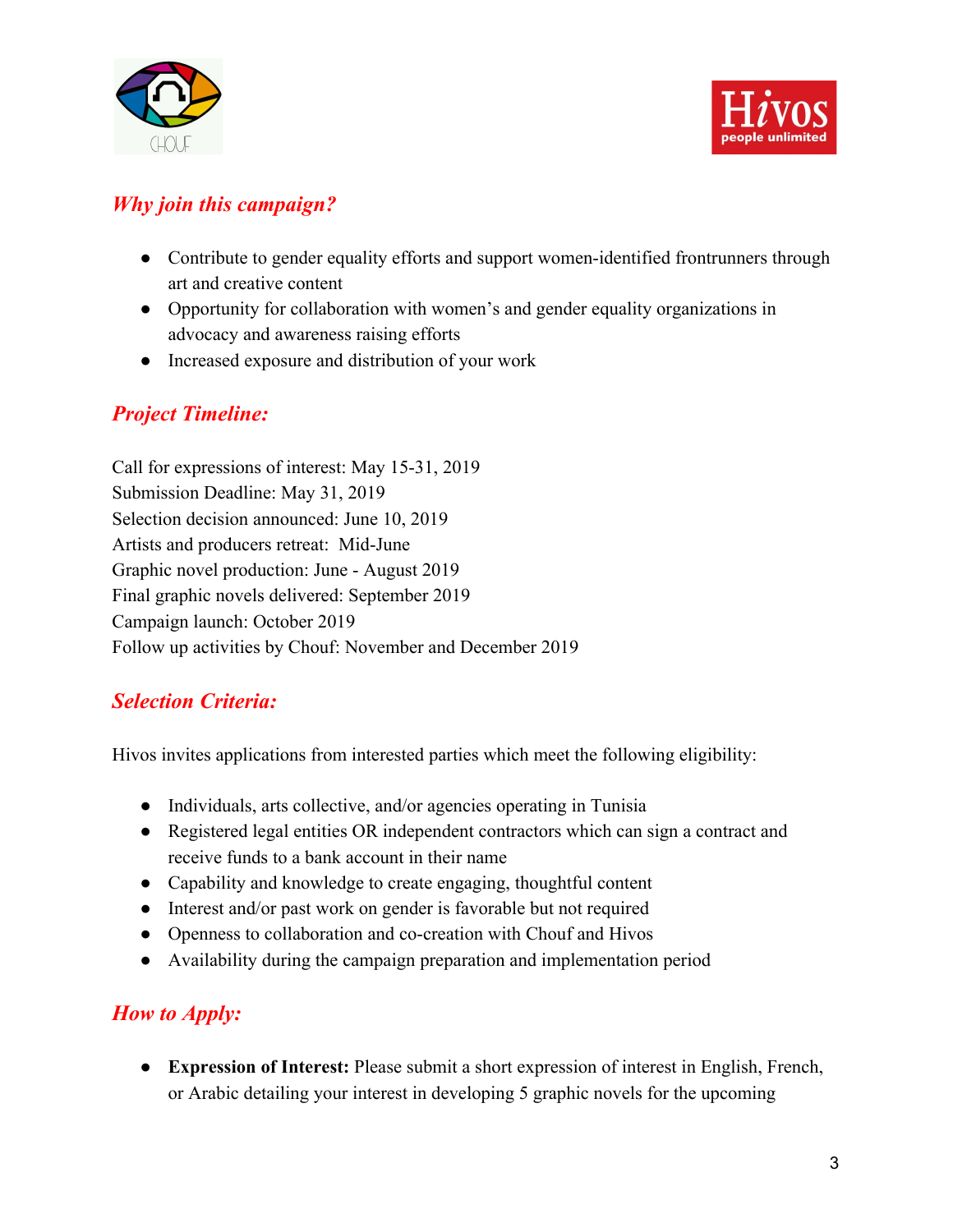



women's empowerment digital advocacy campaign in Tunisia. This expression of interest can be submitted as a written letter (max 2 pages), short video recording, or other format of your choice. The expression of interest should include:

- **○** Your motivation for working on this topic;
- **○** Explanation of how your artwork, vision, or expertise is well-suited for engaging large audiences within Tunisia and spark society-wide conversations about gender-based violence;
- **○** How you envision the collaboration between yourself, Chouf, and Hivos;
- **● Portfolio:** Artist/agency portfolio with examples of past relevant work and collaborations.
- **● CV:** Applicant(s) biography and/or CV
- **Contact Information:** Individual or organization's name, physical address, legal entity, email address, phone number and main contact person.

DEADLINE: Please submit your application to [womenscall@hivos.org](mailto:womenscall@hivos.org) by Friday, May 31.

# *About Chouf*

Chouf is a feminist organization that defends women's' physical and sexual rights. The organization adopts intersectional feminisms, taking into consideration different sources of discrimination based on gender, sexual orientations, social classes, colours, etc. Chouf sets up cultural, community-based, and advocacy projects for people identified as women.

In addition, Chouf believes that art is a means of mobilizing around social and political causes. Since 2015, Chouf has been organizing Chouftouhonna, an international festival of feminist art in Tunis that has become an important space for feminists and queer art and artists from around the world.

# *About HIVOS*

Hivos is an international development organization guided by humanist values. Together with local partners, Hivos aims to contribute to a free, fair, and sustainable world in which all citizens – women and men – have equal access to opportunities, rights, and resources for development, and can participate actively and equally in decision-making processes that determine their lives,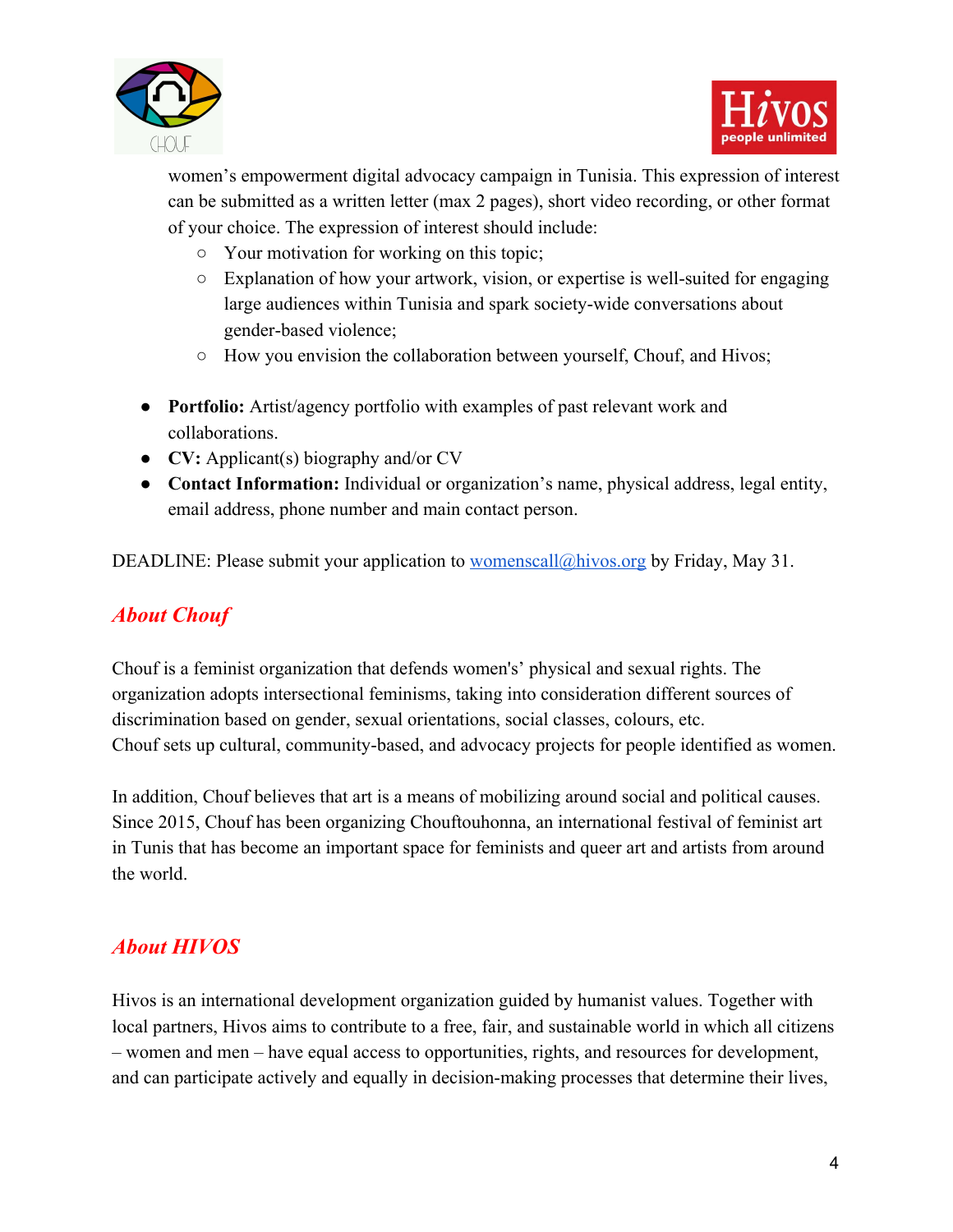



their society, and their future. Hivos operates throughout the Middle East, Africa, Asia, and Latin America.

This digital advocacy campaign is a collaboration between two Hivos programmes: Boosting Bottom-Up Societal Transformation (BOOST) and Resources of Open Minds (R.O.O.M), which are funded by the Dutch Ministry of Foreign Affairs and the Swedish International Development Agency, respectively.

**Boosting Bottom-Up Societal Transformation (BOOST)** aims to enable grassroot social entrepreneurs to create the positive change they envision for their communities. In 2019, the program is working to boost inclusive employment in North Africa. This year's program continues Hivos' ongoing efforts to support social entrepreneurs from North Africa to create inclusive employment opportunities for young people, with a particular emphasis on young women in medium-sized cities in North Africa.

**Resource of Open Minds (R.O.O.M.)** supports the creative work of a new generation of artists, musicians, filmmakers and content creators who investigate and challenge the status quo in the societies in which they live. R.O.O.M. is the place for these creative futurists: young people who have a critical independent mindset and a do-it-yourself attitude.

Please send any questions or inquiries regarding this call to  $\underline{womenscall@hivos.org}$ .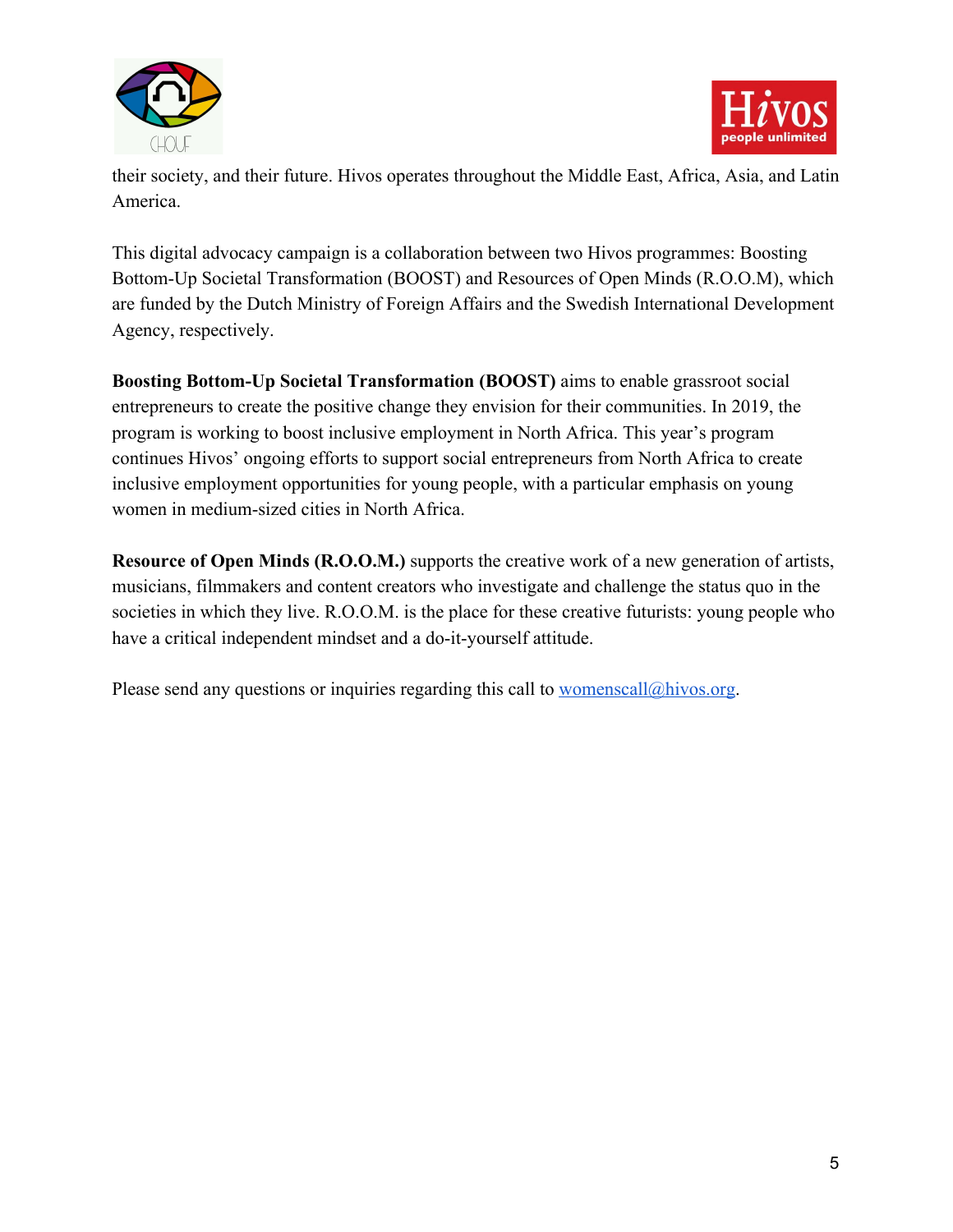



# **Appel à artistes Campagne Digitale d'Empowerment des femmes en Tunisie**

**Date d'émission :** Le 15 mai 2019 **Date limite de soumission** : Le 31 mai 2019 **Durée du projet** : Juin - décembre 2019 **Emplacement du projet :** Tunisie **Résultat du projet :** 5 bandes dessinées **Budget :** 5000 euros (toutes taxes locales comprises)

# *Résumé:*

Hivos et Chouf lancent une campagne digitale pour sensibiliser et susciter d'importantes discussions autour des violences basée sur le genre en Tunisie. En mettant l'accent sur la violence basée sur le genre, cette campagne vise à attirer l'attention sur les défis auxquels sont confrontées les personnes identifiées comme femmes en Tunisie et à imposer des changements significatifs au niveau national.

Pour cette campagne, nous cherchons à nous associer à des illustratrices/illustrateurs identifié.e.s comme femmes, des graphistes ou des artistes visuels pour créer cinq bandes dessinées sur les femmes qui ont contribué au changement et leur expérience de violences liées au genre.

Pour atteindre le plus grand public possible, cette campagne diffusera les bandes dessinées par le biais des médias sociaux et des plateformes numériques, ainsi que hors ligne par le biais d'événements, de projections et d'autres activités. Hivos et Chouf produiront également une courte vidéo sur le projet qui sera diffusée sur les médias sociaux et projetée dans différents endroits en Tunisie.

Les préparatifs de la campagne se dérouleront de juin à septembre 2019. La campagne sera lancée à l'automne 2019 et toutes les activités de suivi de Chouf seront terminées d'ici décembre 2019.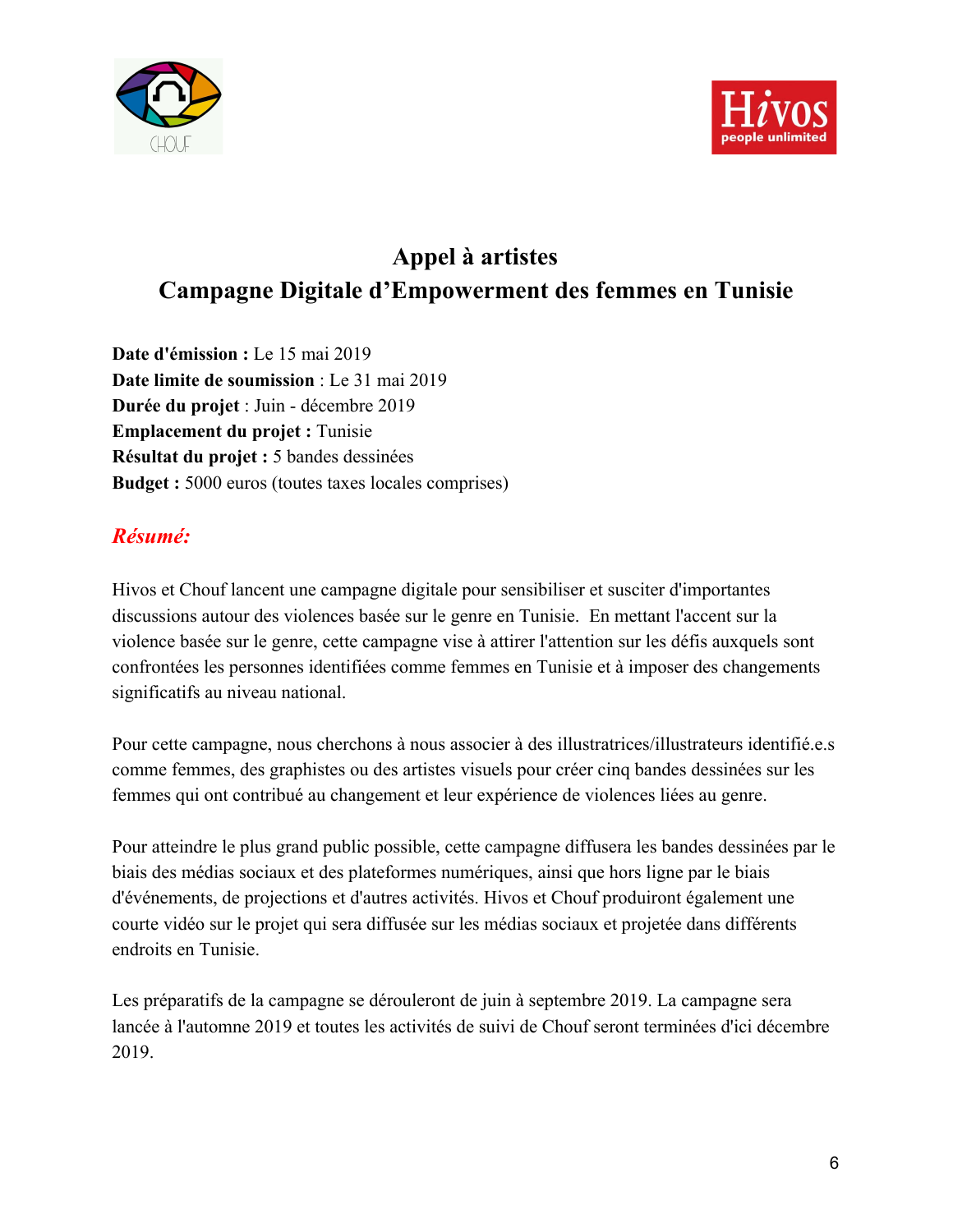



#### *Qu'est-ce que nous recherchons?*

Pour cette campagne, Chouf et Hivos collaboreront avec des artistes, agences ou collectifs afin de créer 5 bandes dessinées, chacune racontant l'histoire de Tunisien.ne.s identifiées comme femmes qui ont été confrontées à des violences liées au genre.

Pour cette campagne, nous souhaitons travailler avec des artistes et des créatrices/créateurs identifié.e.s comme femmes qui sortent des sentiers battus et dont le travail soutiendra les objectifs et l'impact prévu de la campagne. Tout aussi important, nous visons à travailler avec des artistes dont les œuvres trouveront un écho auprès du public cible et susciteront de vastes discussions et débats sur le thème de la campagne. Enfin, nous recherchons des individus et/ou des organisations/agences ouverts à la co-création et à la collaboration avec Chouf et Hivos pour développer, mettre en œuvre et évaluer cette campagne.

Les profils des candidat.e.s admissibles comprennent, sans toutefois s'y limiter, les artistes visuels, les illustratrices/illustrateurs et les graphistes.

Le(s) illustratrice(s)/illustrateur(s) sélectionné.e.(s) travailleront avec Chouf sur le Brief créatif ainsi qu'avec un.e scénariste et une agence d'animation qui produiront une courte vidéo sur cette campagne.

# *Qu'est-ce qui a été fait jusqu'à présent?*

En mars 2019, Hivos a publié un appel ciblé pour que les organisations travaillant sur le genre et les questions féminines proposent un thème de campagne. Sur la base de ces candidatures, Chouf a été sélectionné pour développer le thème de la campagne, développer le contenu de la campagne en collaboration avec des artistes et des créatrices/créateurs, et coordonner la mise en œuvre de la campagne. Chouf organisera également des activités de suivi pour amplifier l'impact de la campagne, maintenir l'élan de la campagne et plaider en faveur d'un changement au niveau national sur la question de la campagne.

Cette campagne s'inscrit dans le cadre d'une initiative plus vaste menée par Hivos pour soutenir les personnes identifiées comme femmes qui ont contribué à des changements dans les quatre pays ciblés : Égypte, Tunisie, Zimbabwe et Tunisie. Pour ce faire, Hivos collabore avec des organisations qui travaillent sur les questions de genre et des artistes/créatrices pour mettre en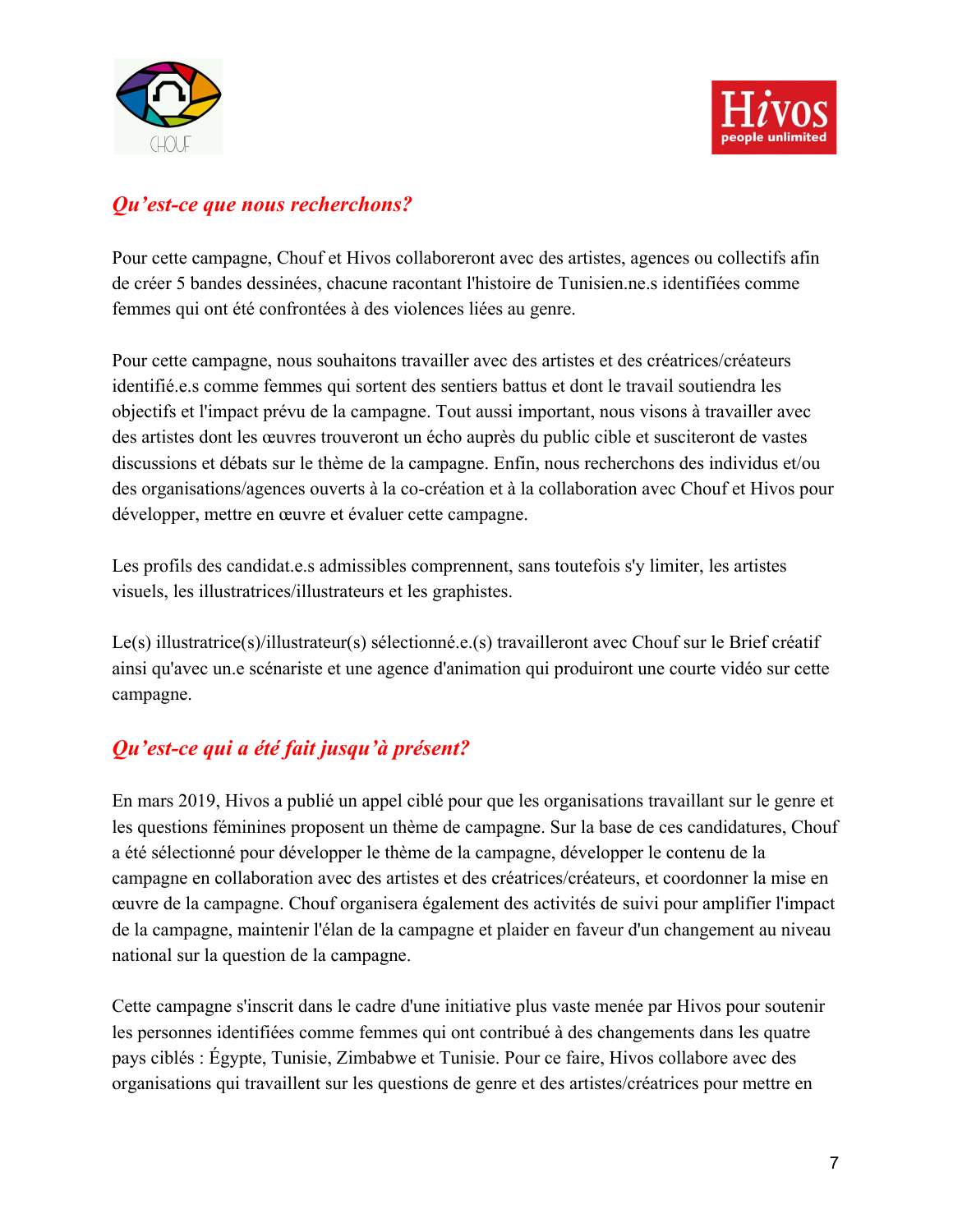



œuvre une campagne de plaidoyer digitale unique dans chacun des quatre pays cibles qui se concentre sur un problème urgent auquel les femmes sont confrontées en tant qu'actrices du changement.

# *Pourquoi participer à ce projet?*

- Pour contribuer aux efforts en faveur de l'égalité des sexes et soutenir les femmes qui sont en première ligne grâce à l'art et au contenu créatif.
- Pour avoir la possibilité de collaborer avec des organisations de défense des droits des femmes et de l'égalité des genres dans le cadre d'activités de plaidoyer et de sensibilisation.
- Pour une visibilité et une diffusion accrues de vos créations.

### *Calendrier du projet:*

- Appel à candidatures : Du 15 au 31 mai 2019
- Date limite de soumission : Le 31 mai 2019
- Annonce de la décision de sélection : Le 10 juin 2019
- Résidence pour les artistes et productions : Mi-juin
- Production de bandes dessinées : Juin août 2019
- Livraison des bandes dessinées : Septembre 2019
- Lancement de la campagne : Octobre 2019
- Activités de suivi par Chouf : novembre et décembre 2019

# *Critères de sélection:*

Hivos invite les parties intéressées qui remplissent les conditions d'éligibilité suivantes à soumettre leur candidature :

- Individus, collectif artistique et/ou agence opérant en Tunisie
- Personnes morales enregistrées OU entrepreneur.e.s indépendant.e.s qui sont en mesure de signer un contrat et de recevoir des fonds sur un compte bancaire en leur nom.
- Avoir les capacités et connaissances pour créer un contenu engageant et réfléchi
- L'intérêt et/ou le travail passé sur les questions de genre est souhaitable mais n'est pas obligatoire.
- Ouverture à la collaboration et à la co-création avec Chouf et Hivos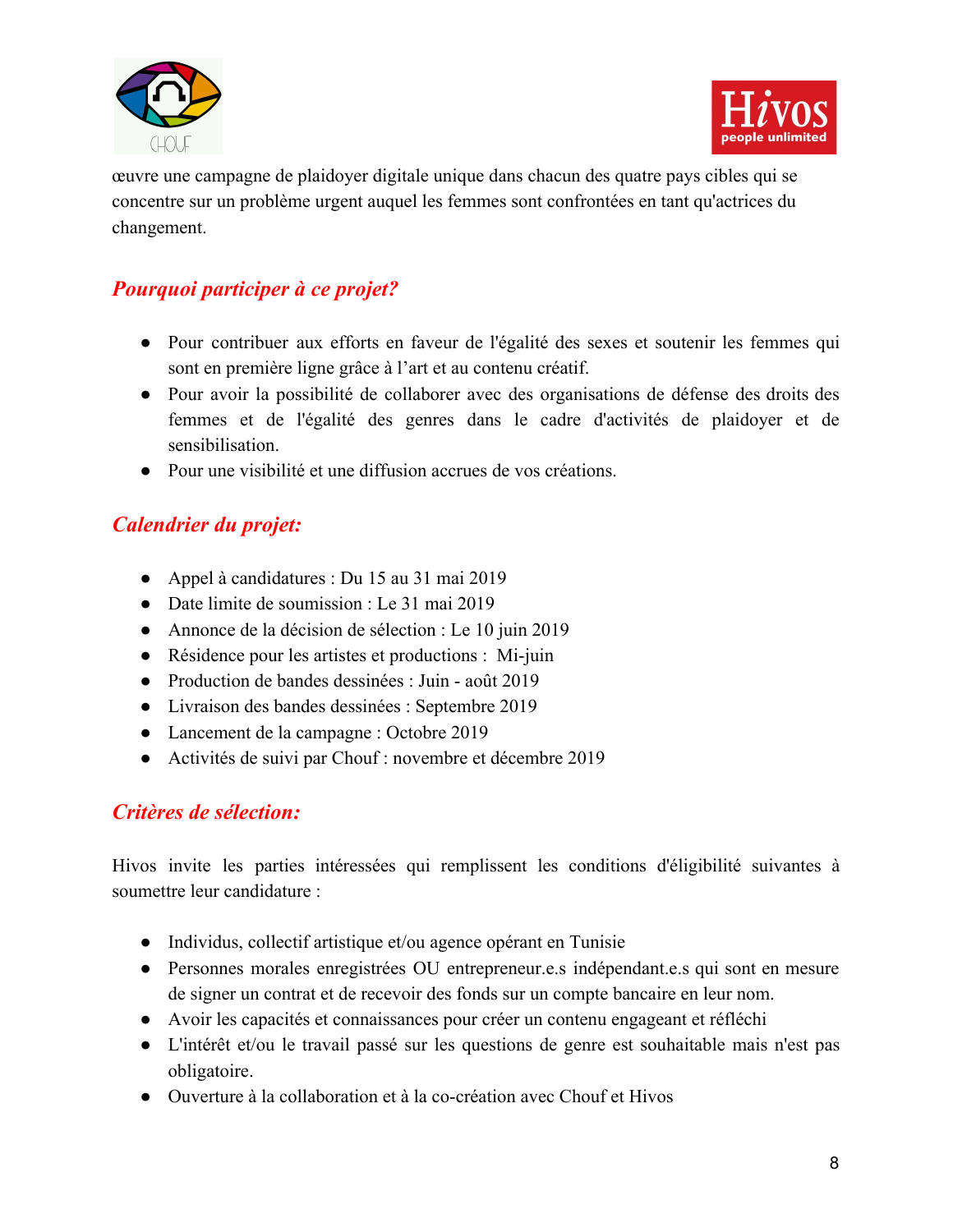



● Disponibilité pendant la période de préparation et de mise en œuvre de la campagne

### *Comment postuler:*

- **Manifestation d'intérêt :** Veuillez soumettre une courte manifestation d'intérêt en anglais, français ou arabe détaillant votre intérêt pour le développement de 5 bandes dessinées pour la future Campagne Digitale d'Empowerment des femmes en Tunisie. Cette manifestation d'intérêt peut être soumise sous la forme d'une lettre écrite (maximum 2 pages), d'un court enregistrement vidéo ou d'un autre format de votre choix. La manifestation d'intérêt devrait inclure :
	- Votre motivation à travailler sur ce sujet ;
	- Explication de la façon dont votre travail artistique, votre vision ou votre expertise est bien adaptée pour attirer un large public en Tunisie et pourra susciter des débats et réflexions sur les violences basées sur le genre ;
	- Comment vous envisagez la collaboration entre vous, Chouf et Hivos ;
- **Portfolio** : Portfolio de l'artiste ou de l'agence, avec des exemples de travaux et de collaborations antérieurs pertinents.
- **CV** : biographie et/ou CV du ou des candidat.e.(s)
- **Coordonnées des personnes-ressources** : Nom de la personne ou de l'organisation, adresse physique, personne morale, adresse électronique, numéro de téléphone et personne-ressource principale.
- **DATE LIMITE** : Veuillez soumettre votre demande à womenscall@hivos.org d'ici le vendredi 31 mai.

### *A propos de Chouf:*

Chouf est une organisation féministe qui défend les droits physiques et sexuels des femmes. L'organisation adopte des féminismes intersectionnels, prenant en considération différentes sources de discriminations basées sur le genre, l'orientation sexuelle, la classe sociale, la couleur....

Chouf met en place des projets culturels, communautaires et de plaidoyer pour les personnes identifiées comme femmes.